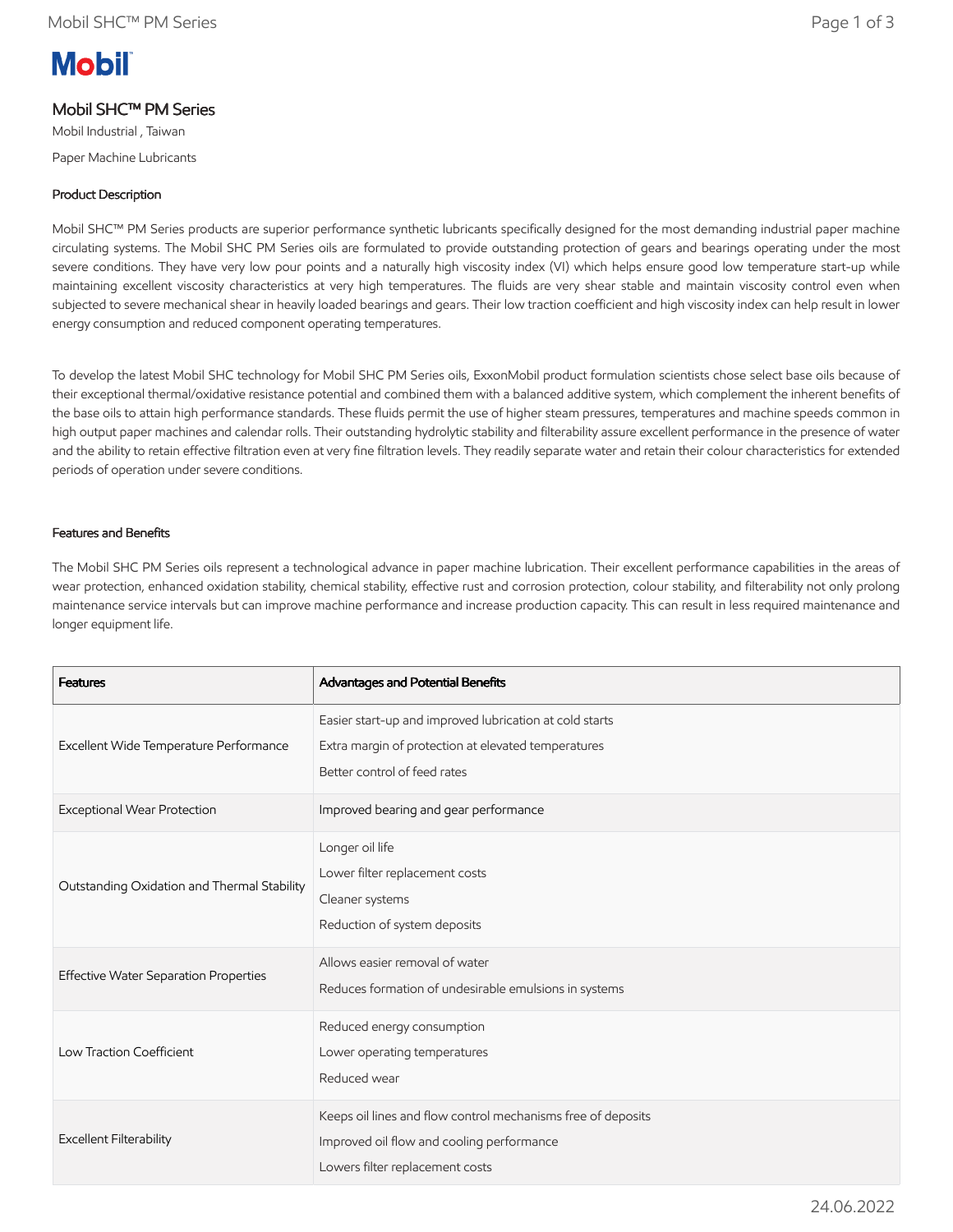| <b>Features</b>                          | <b>Advantages and Potential Benefits</b>                                                               |  |  |  |
|------------------------------------------|--------------------------------------------------------------------------------------------------------|--|--|--|
| High Level Rust and Corrosion Protection | Protects gears and bearings in wet environments                                                        |  |  |  |
|                                          | Provides vapour space protection for areas of bearing and gear cavities above normally wetted surfaces |  |  |  |

## Applications

- Lubrication of severe industrial paper machine circulating systems
- Application involving circulation systems operating over a wide temperature range such as calendar rolls
- Systems that must be started and brought on line quickly
- Circulation systems lubricating gears and bearings

### Properties and Specifications

| Property                                                      | 150            | 220            | 320            | 460            |
|---------------------------------------------------------------|----------------|----------------|----------------|----------------|
| Grade                                                         | <b>ISO 150</b> | <b>ISO 220</b> | <b>ISO 320</b> | <b>ISO 460</b> |
| Copper Strip Corrosion, 24 h, 100 C, Rating, ASTM D130        | 1B             | 1B             | 1B             | 1B             |
| Density @ 15 C, kg/l, ASTM D1298                              | 0.857          |                |                |                |
| Emulsion, Time to 40/40/0, 82 C, min, ASTM D1401              | 15             | 25             | 30             | 30             |
| FZG 4-Square Load Support, Fail Stage, DIN 51354              | 11             |                |                |                |
| FZG Scuffing, Fail Load Stage, A/8.3/90, ISO 14635-1          |                | 11             | 11             | 11             |
| Flash Point, Cleveland Open Cup, °C, ASTM D92                 | 220            | 220            | 220            | 220            |
| Hydrolytic Stability, Acid Number Change, mgKOH/g, ASTM D2619 |                | $\overline{0}$ | $\mathbf{O}$   | $\mathbf{0}$   |
| Kinematic Viscosity @ 100 C, mm2/s, ASTM D445                 | 18.9           | 25.6           | 34.7           | 44.8           |
| Kinematic Viscosity @ 40 C, mm2/s, ASTM D445                  | 158            | 225            | 325            | 465            |
| Pour Point, °C, ASTM D97                                      | $-39$          | $-36$          | $-33$          | $-27$          |
| Rust Characteristics, Procedure B, ASTM D665                  | <b>PASS</b>    | <b>PASS</b>    | <b>PASS</b>    | <b>PASS</b>    |
| Specific Gravity, 15 C/15 C, ASTM D1298                       |                | 0.863          | 0.865          | 0.874          |
| Viscosity Index, ASTM D2270                                   | 124            | 127            | 130            | 137            |

### Health and Safety

Health and Safety recommendations for this product can be found on the Material Safety Data Sheet (MSDS) @ [http://www.msds.exxonmobil.com/psims](http://www.msds.exxonmobil.com/psims/psims.aspx) /psims.aspx

All trademarks used herein are trademarks or registered trademarks of Exxon Mobil Corporation or one of its subsidiaries unless indicated otherwise.

01-2021

ExxonMobil international Holding Inc. Taiwan Branch 6F, No 2, Section 1, Tun Hua South Road Taipei Taiwan